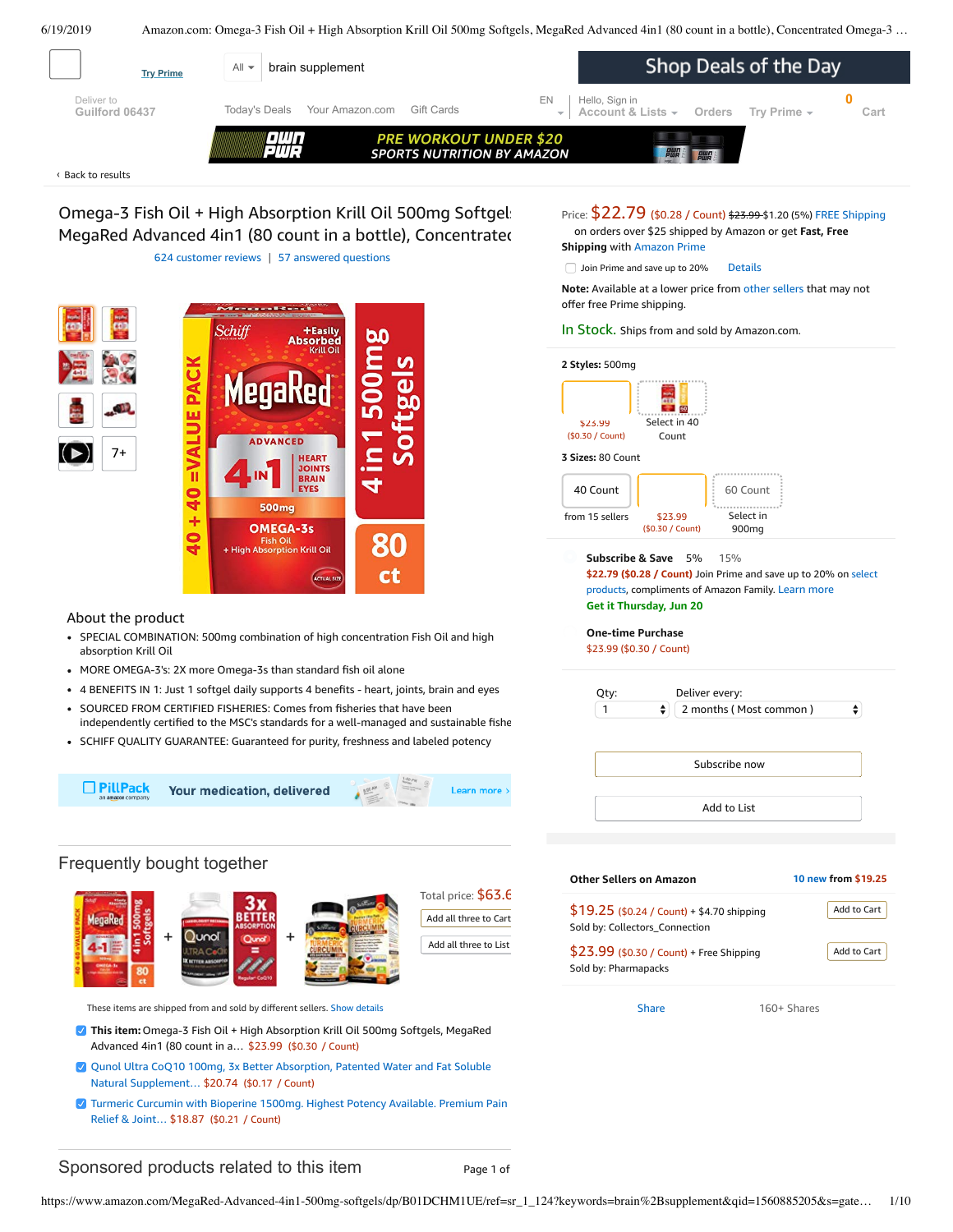

What other items do customers buy after viewing this item?





# Special offers and product promotions

Style: **500mg** | Size: **80 Count**

**[Your cost could be \\$0.00 instead of \\$23.99](https://www.amazon.com/gp/cobrandcard/marketing.html?pr=con321&inc=50gcUnrec&ts=1i8cv513gpdvl0fvld90xfb16ghxlo4&dasin=B01DCHM1UE&plattr=math&place=detailpage&imp=6b172d4c-2830-44da-a450-517f6f4b8def)**! Get a **\$50 Amazon.com Gift Card** instantly upon approval for the **Amazon Rewards Visa Card** Apply now

# **Have a question?**

Find answers in product info, Q&As, reviews

From the manufacturer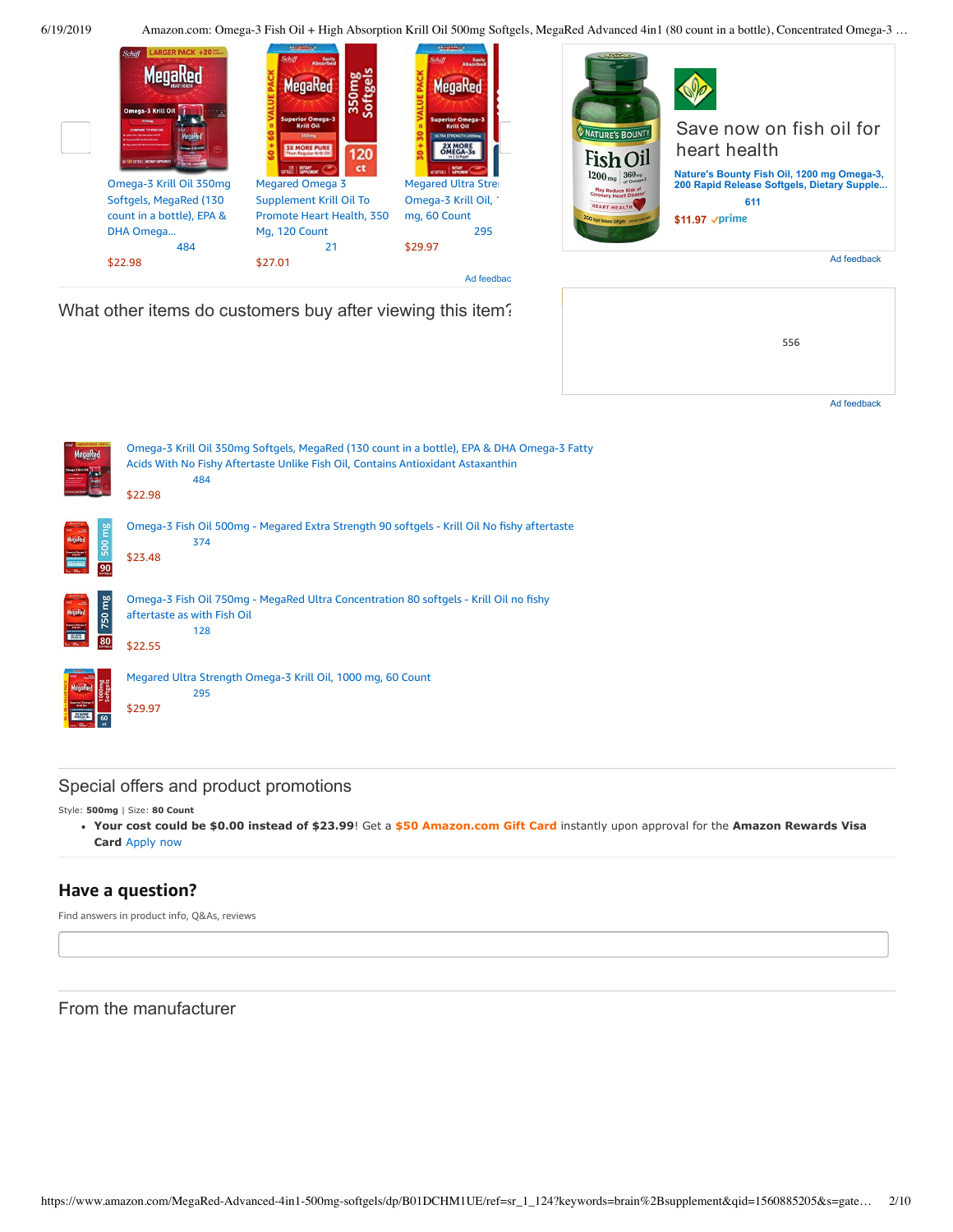







# Omega-3s for Eye Health

The Omega-3s provided by MegaRed Advanced 4in1 are an important building block for eye health.\* Omega-3 fatty acids are found in every cell in your body and help regulate biological functions. The Omega-3 Docosahexaenoic Acid (DHA) is concentrated in the retina of the eye – the layer of tissue that lines the inside of the eye and receives the image formed by the lens. The high potency Omega-3s in MegaRed Advanced 4in1 are essential aids for transforming light into neuro-signals to the brain.

## Omega-3s for Heart Health

MegaRed Advanced 4in1 contains a blend of high concentration fish oil and high absorption krill oil that may reduce the risk of coronary heart disease.\*\* MegaRed Advanced 4in1 softgels provide the important Omega-3 fatty acids EPA and DHA which MegaRed krill oil helps your body to absorb quickly and easily. EPA and DHA support several important areas related to your heart health, including Omega-3 index and C-reactive protein levels, while assisting with the active regulation of triglycerides.\*

Omega-3s for Brain Health

The special combination of fish oil and krill MegaRed Advanced 4in1 Omega-3 oil in MegaRed Advanced 4in1 softgels support brain health.\* Omega-3 fatty acids comfort — the powerful Omega-3 fatty are highly concentrated in the brain and appear to be important for cognitive (brain DHA (Docosahexaenoic Acid) provided by memory and performance) and behavioral MegaRed Advanced 4in1 support joint function. The Omega-3 fatty acids EPA and comfort and flexibility.\* Plus, the addition DHA found in MegaRed Advanced 4in1 play a crucial role in the development of cognitive brain function, as well as the maintenance of healthy brain function in older adults.\*

# Omega-3s for Joint Health

softgels also promote increased joint acids EPA (Eicosapentaenoic Acid) and of ultra-absorbent MegaRed krill oil provides an additional boost of Omega-3s for 2X more concentrated Omega-3s vs. standard fish oil.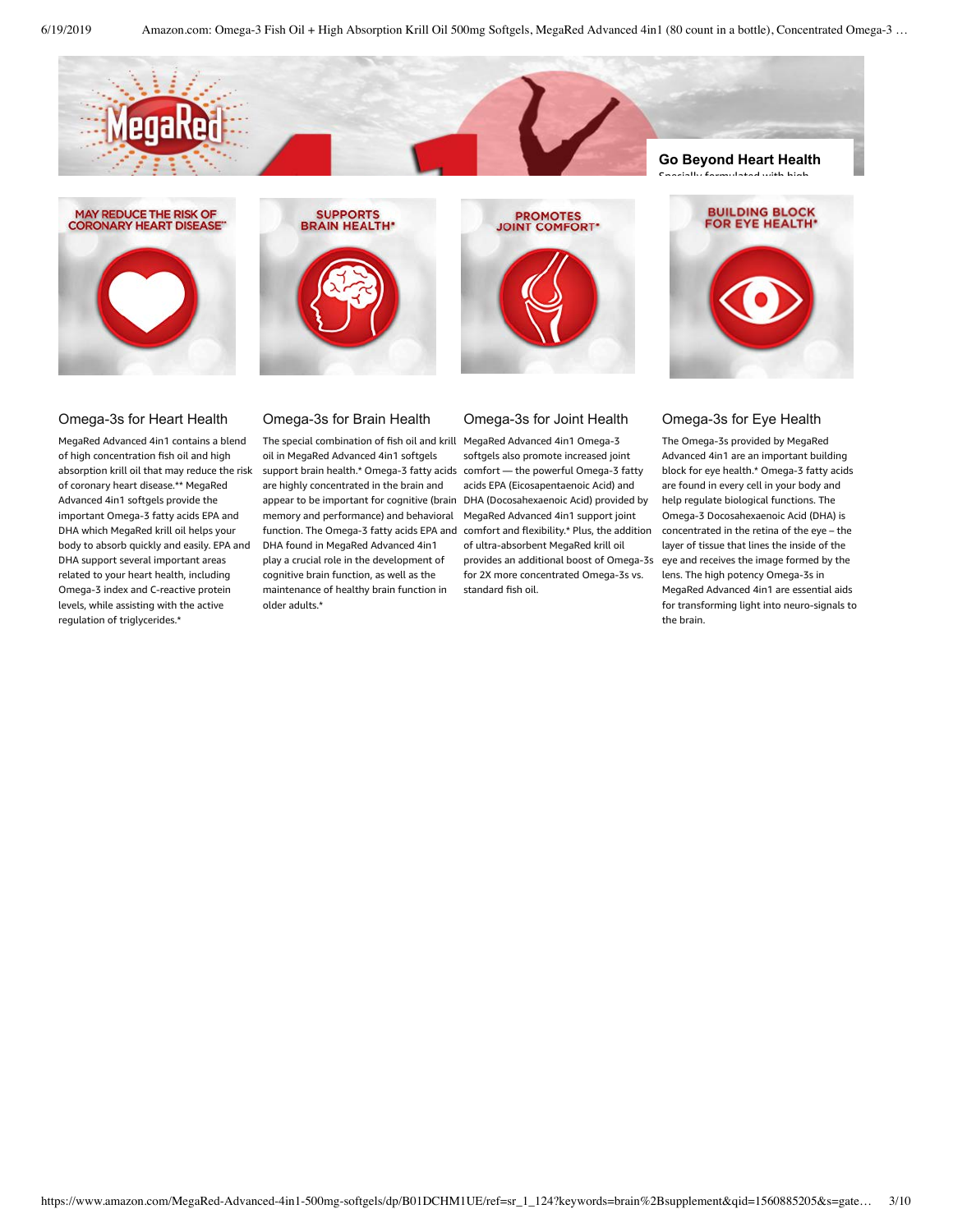

|                                                                                         | <b>Softgels</b>                        | Softgels                               | Softgels                               |
|-----------------------------------------------------------------------------------------|----------------------------------------|----------------------------------------|----------------------------------------|
| Number of Servings                                                                      | 1 Small Softgel per Day, 80 Day Supply | 1 Small Softgel per Day, 25 Day Supply | 1 Small Softgel per Day, 40 Day Supply |
| 2X More Concentrated<br>Omega-3s Than<br>Standard Fish Oil                              | ✓                                      | $\checkmark$                           | √                                      |
| Total Omega-3 Fatty<br>Acids ***                                                        | 339 mg                                 | 339 mg                                 | 700 mg                                 |
| EPA/DHA Concentration                                                                   | 314 mg                                 | 314 mg                                 | 600 mg                                 |
| Proprietary Blend of<br>Fish Oil and Krill Oil<br>Sourced From<br>Sustainable Fisheries | 500 mg                                 | 500 mg                                 | 900 mg                                 |
| May Reduce Risk of<br>Coronary Heart<br>Disease**                                       | ✓                                      | ✓                                      | $\checkmark$                           |
| Supports Brain, Joint<br>and Eye Health*                                                | √                                      | $\checkmark$                           | $\checkmark$                           |
| Easily Absorbed                                                                         | √                                      | $\checkmark$                           | $\checkmark$                           |
| No Fishy Aftertaste                                                                     | √                                      | $\checkmark$                           | $\checkmark$                           |
|                                                                                         | ✓                                      | √                                      | ✓                                      |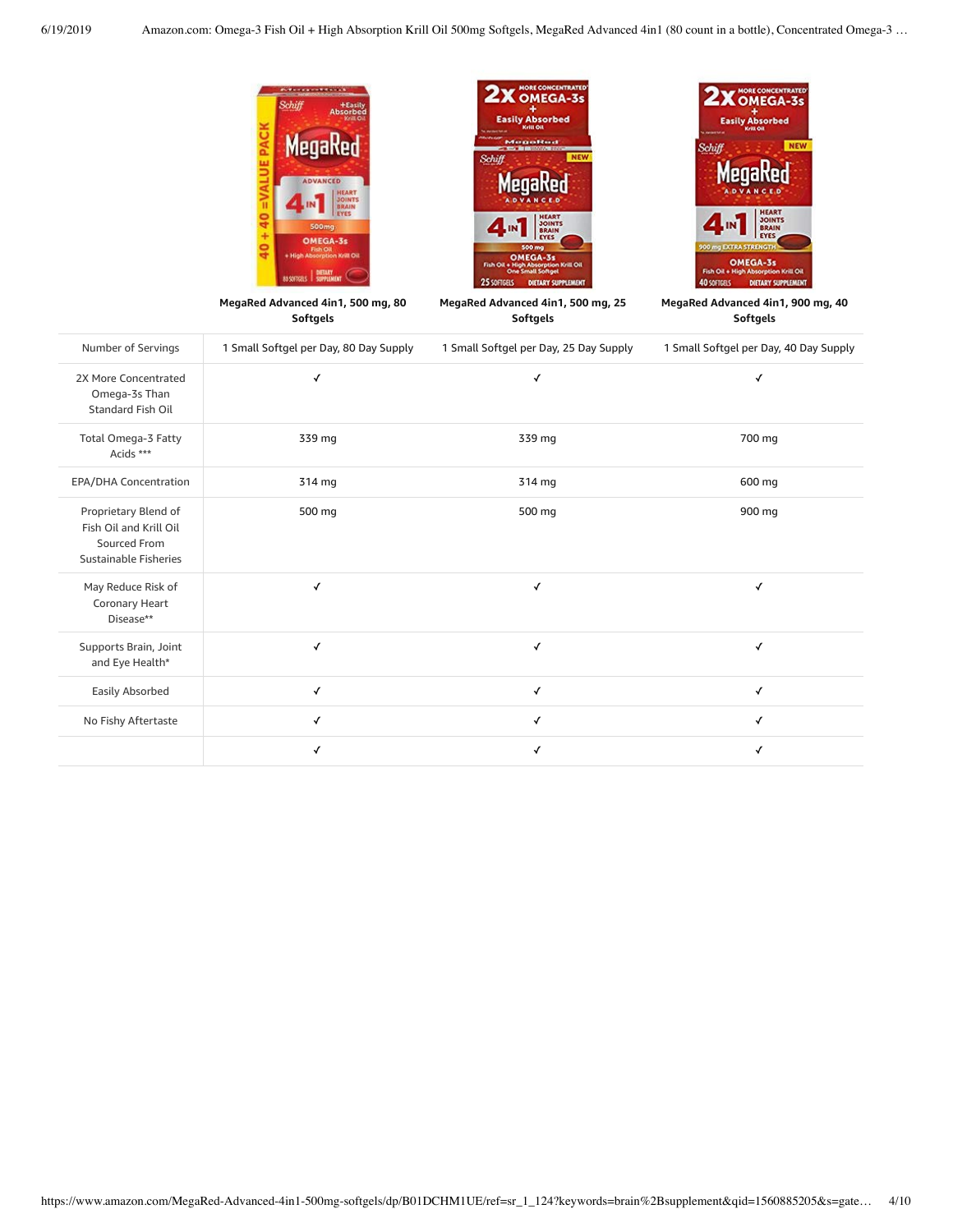## **Fewer Doses With More Powerful Omega-3s Than Standard Fish Oil**







#### **Sustainable Fisheries**

MegaRed takes quality a step further by sourcing krill only from Antarctic sustainable fisheries as certified by the Marine Stewardship Council (MSC) where krill is abundant, helping the ecosystem there maintain a healthy, sustainable krill population. Additionally, oil pressed from krill is famous due to the fact that it's naturally free from harmful chemicals such as mercury that may be found in fish sourced elsewhere.

## **Advanced Omega-3 Technology**

#### Much More Than Fish Oil Alone.

Krill oil in phospholipid form similar to Omega-3 fatty acids, is easily absorbed by the body. Innovative new technology has allowed for the blending of extra strength fish oil and our high absorption krill oil to create MegaRed Advanced 4in1 Omega-3 softgels. Multiple studies have shown that higher intakes of advanced EPA (Eicosapentaenoic Acid) and DHA (Docosahexaenoic Acid) Omega-3 fatty acids benefit and support some of the most relevant areas of human heart, brain, joint and eye health.\* These long-chain advanced Omega-3 fatty acids (EPA and DHA) are found in cold water fish, and also krill oil, which is more easily recognized and processed by the human body than fish oil by itself. Omega-3s (EPA and DHA) provided in the phospholipid form of krill oil makes it easier for your body to recognize and absorb the Omega-3 fatty acids. These MegaRed Advanced 4in1 Omega-3 fish oil and krill oil combination softgels support heart, joint, brain and eye health, as well.\*

\*These Statements Have Not Been Evaluated By The Food And Drug Administration. This Product Is Not Intended To Diagnose, Treat, Cure Or Prevent Any Disease.

# Product description

#### Style:**500mg** | Size:**80 Count**

MegaRed Advanced 4 in 1 is a special combination of high concentration fish oil and high absorption krill oil that has 2 times more Omega 3s vs. standard fish oil alone. Our most advanced Omega-3 supplement to date brought to you by one of the leaders in omega 3 supplements, MegaRed. This advanced formula goes beyond just heart health. MegaRed 4in1 supports and provides benefits to 4 areas in the body - heart, joint, brain and eyes. Heart - May reduce the risk of coronary heart disease.\*\* Joint- Promotes joint comfort.\* Brain - Supports brain health.\* Eyes - Building block for eye health.\* \*These statements have not been evaluated by the food and drug administration. This product is not intended to diagnose, treat, cure or prevent any disease. \*\*Supportive, but not conclusive research shows that consumption of EPA & DHA Omega-3 fatty acids may reduce the risk of coronary heart disease.

## Product details

#### Style: **500mg** | Size: **80 Count**

**Product Dimensions:** 2.6 x 3.1 x 5.3 inches ; 3.2 ounces

#### **Shipping Weight:** 4 ounces [\(View shipping rates and policies\)](https://www.amazon.com/gp/help/seller/shipping.html/ref=dp_pd_shipping?ie=UTF8&asin=B01DCHM1UE&seller=ATVPDKIKX0DER)

**Domestic Shipping:** Currently, item can be shipped only within the U.S. and to APO/FPO addresses. For APO/FPO shipments, please check with the manufacturer regarding warranty and support issues.

**International Shipping:** This item can be shipped to select countries outside of the U.S. [Learn More](https://www.amazon.com/gp/help/customer/display.html?ie=UTF8&nodeId=201117930&pop-up=1)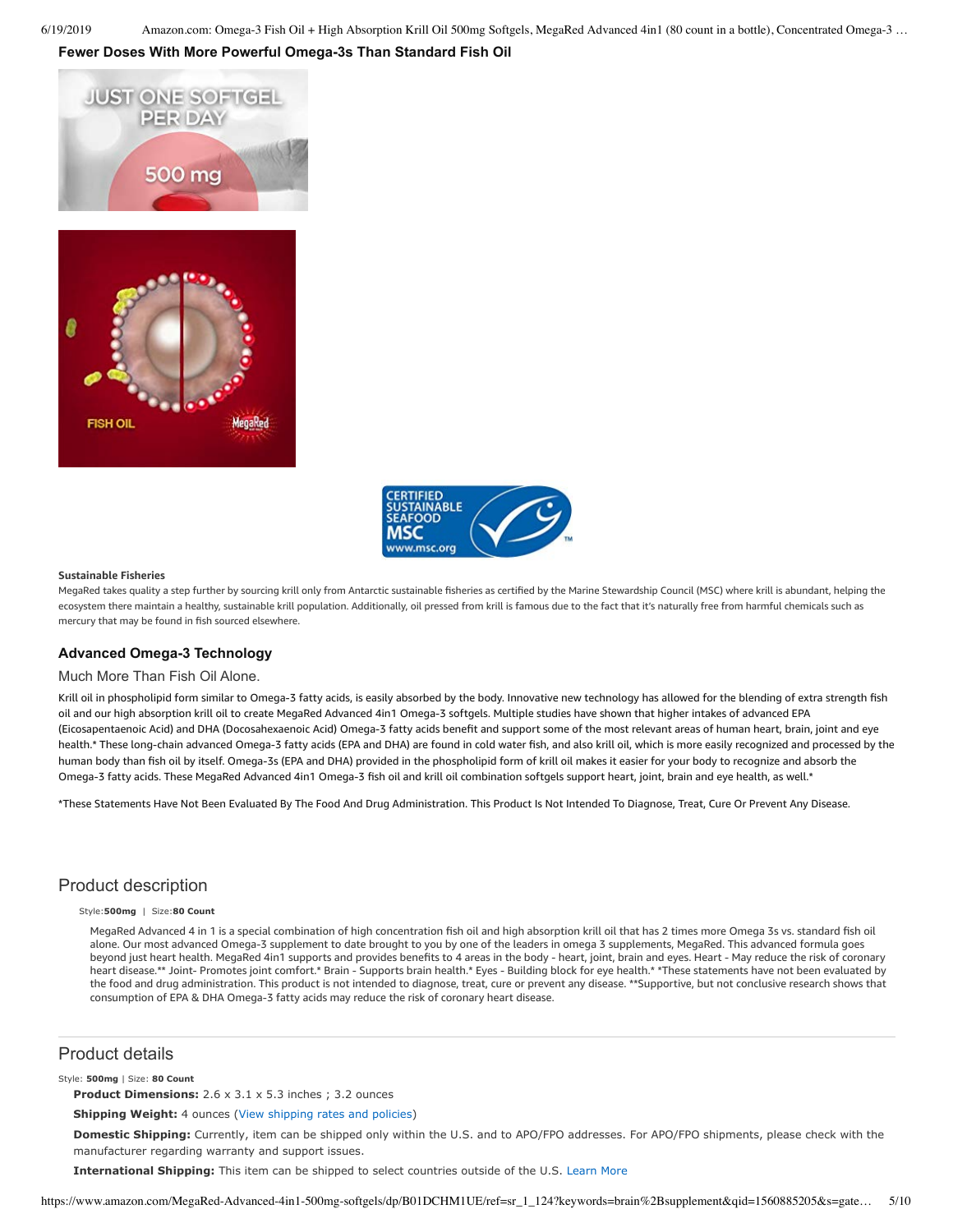#### **ASIN:** B01DCHM1UE

**UPC:** 020525960993 794168564008 767644245548

**Average Customer Review:** [624 customer reviews](https://www.amazon.com/product-reviews/B01DCHM1UE/ref=acr_dpproductdetail_text?ie=UTF8&showViewpoints=1)

**Amazon Best Sellers Rank:** #1,112 in Health & Household [\(See Top 100 in Health & Household](https://www.amazon.com/gp/bestsellers/hpc/ref=pd_zg_ts_hpc))

#477 in [Sales & Deals](https://www.amazon.com/gp/bestsellers/hpc/353413011/ref=pd_zg_hrsr_hpc)

#108 in [Nutritional Supplements](https://www.amazon.com/gp/bestsellers/hpc/6939426011/ref=pd_zg_hrsr_hpc)

Would you like to **tell us about a lower price**?

## Related Video Shorts | [Upload](https://www.amazon.com/creatorhub/video/upload?productASIN=B01DCHM1UE&referringURL=ZHAvQjAxRENITTFVRQ%3D%3D&ref=RVSW) your video



## Important information

#### **Safety Warning**

Contains shellfish (krill) and fish (pollock). People with shellfish allergy, coagulopathy, or taking anticoagulants or other medications should notify their physician and be tested prior to taking dietary supplements. Note: If pregnant, breastfeeding, or on prescribed medication, consult your physician before using this product. Keep out of reach of children. Protected with a tamper evident seal. Do not use if seal under cap is broken or missing. . This product is labelled to United States standards and may differ from similar products sold elsewhere in its ingredients, labeling and allergen warnings

#### **Legal Disclaimer**

Statements regarding dietary supplements have not been evaluated by the FDA and are not intended to diagnose, treat, cure, or prevent any disease or health condition.

#### **Ingredients**

EPA (as Ethyl Esters) (Eicosapentaenoic Acid) and DHA (as Ethyl Esters) (Docosahexaenoic Acid). Other Ingredients: Gelatin, Glycerin, Water, Ethyl Vanillin, Caramel Color, Carmine Color, Natural Mixed Tocopherols.

#### **Directions**

Adults take one (1) softgel daily. Store in a cool, dry place with lid tightly closed and protected from light.

## Sponsored products related to this item



 $\Box$  PillPack

Your medication, delivered



Ad feedback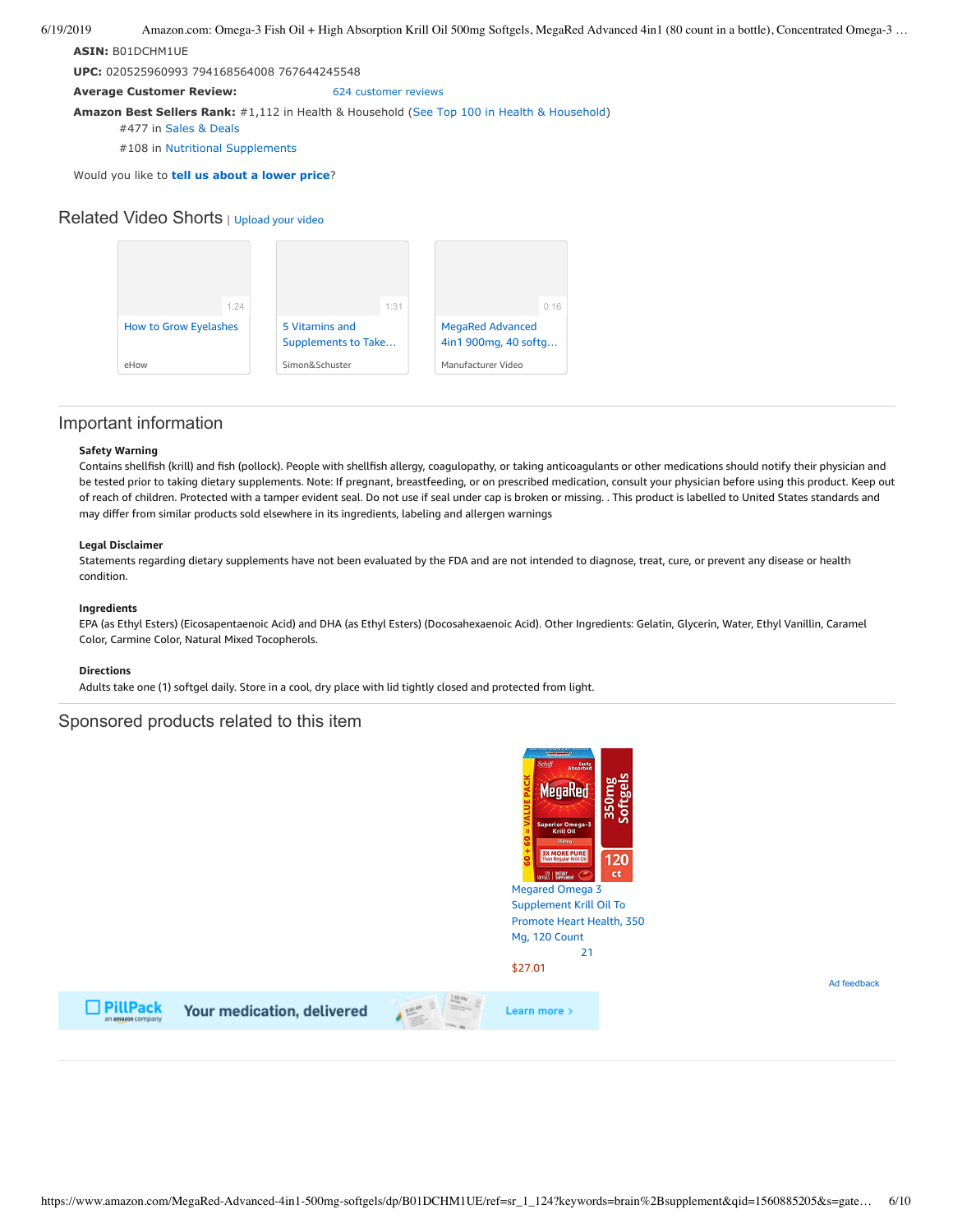| 623         |             |
|-------------|-------------|
|             |             |
|             |             |
|             |             |
|             |             |
|             |             |
| Add to Cart |             |
|             |             |
|             |             |
|             |             |
|             |             |
|             |             |
|             |             |
|             | Ad feedback |
|             |             |

## <span id="page-6-1"></span>Customer Questions & Answers

[See questions and answers](https://www.amazon.com/ask/questions/asin/B01DCHM1UE/ref=cm_cd_dp_lla_ql_ll)

# <span id="page-6-0"></span>**[624 customer](https://www.amazon.com/Absorption-Softgels-Advanced-Concentrated-Supplement/product-reviews/B01DCHM1UE/ref=cm_cr_dp_d_show_all_top?ie=UTF8&reviewerType=all_reviews) reviews**

4.4 out of 5 [stars](javascript:void(0))

| 5 star | 70% |
|--------|-----|
| 4 star | 15% |
| 3 star | 6%  |
| 2 star | 4%  |
| 1 star | 5%  |
|        |     |

## **By feature**

| Easy to swallow | 4.6 |
|-----------------|-----|
| Flavor          | 4.1 |
| Pain relief     | 3.9 |
|                 |     |

# **Customer images**



See all customer images

## **Read reviews that mention**

| fish oil       | krill oil | megared          | epa and dha    | regular fish      | fish burps |
|----------------|-----------|------------------|----------------|-------------------|------------|
| ethyl vanillin |           | fatty acids      | caramel color  | mixed tocopherols |            |
| glycerin water |           | gelatin glycerin | fish and krill | fishy taste       |            |

## **Review this product**

Share your thoughts with other customers

Write a [customer](https://www.amazon.com/review/create-review/ref=cm_cr_dp_d_wr_but_top?ie=UTF8&channel=glance-detail&asin=B01DCHM1UE) review

## **Showing 1-8 of 624 reviews**

Top Reviews

July 25, 2018

Joseph Kinsman

**Can't live without it [anymore](https://www.amazon.com/gp/customer-reviews/RP66EL515H5RS/ref=cm_cr_dp_d_rvw_ttl?ie=UTF8&ASIN=B01DCHM1UE) or else back to aching joints.**

Style: 900mg Size: 40 Count **Verified Purchase**

Fop Reviews<br>
Fop Reviews<br>
Joseph Kinsman<br>
Can't live without it anymore or else back to aching joints.<br>
July 25, 2018<br>
Style: 900mg Size: 40 Count<br>
I'm so happy I found this product. For me it definatly make a difference. I'm so happy I found this product. For me it definatly make a difference. Biggest difference , my joints and bones would ache every night and I'd have to snap my leg back and fort lying in bed to releive the tension in my knees. Or if I got up from a chair my knees or ankles would crackle like cracking your knuckles . But after taking this product for 2 or 3 week I satrted to feel the diffence and no more snping my legs back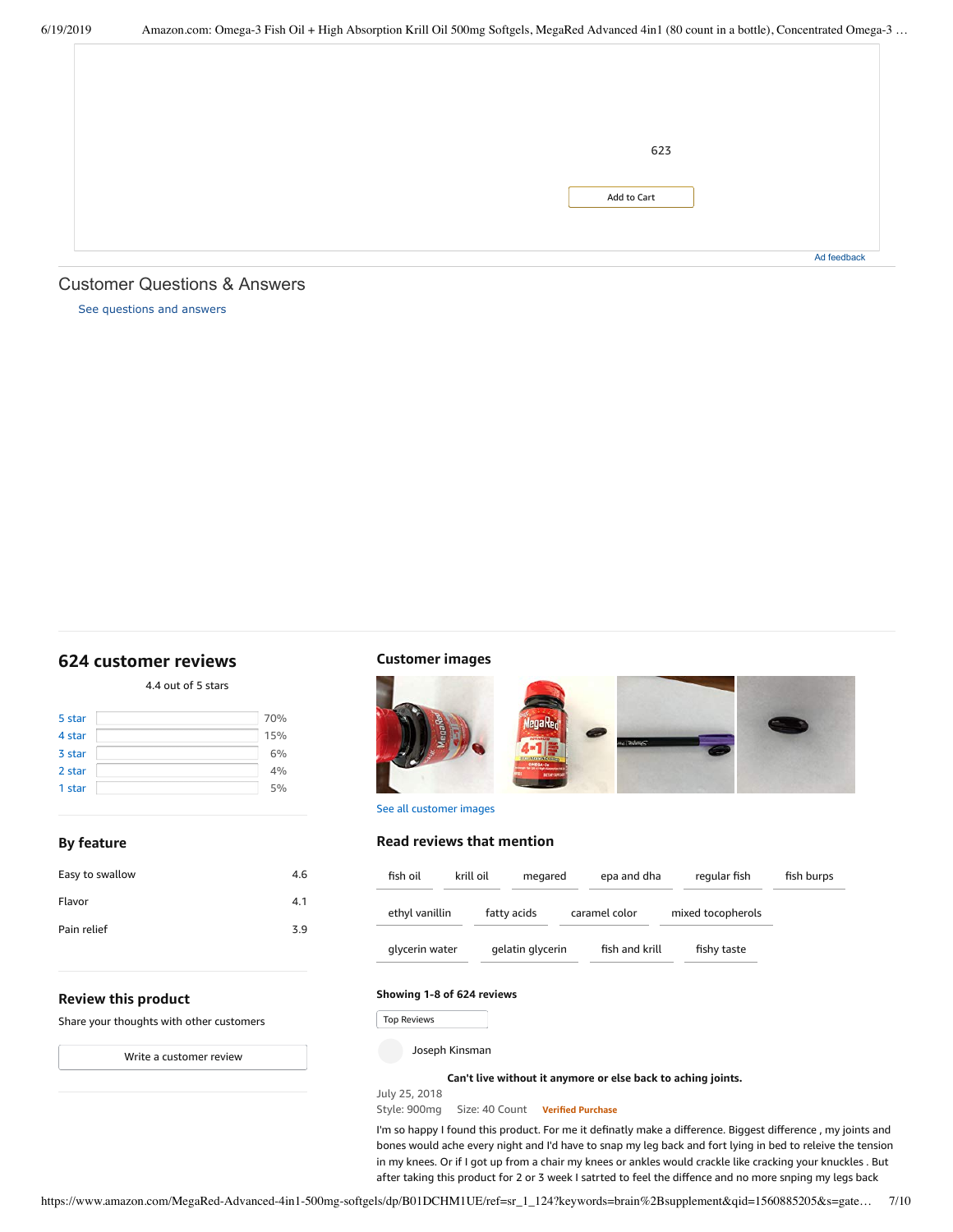

never sick and don't take any prescription medications. I do take a hand full of supplements daily and am moderately active.

46 people found this helpful



July 13, 2017

Style: 500mg Size: 80 Count **Verified Purchase**

I like that these pills are small in size and easy to swallow. There is no fish smell or fish taste when I take them, however after they have had time to digest I notice I get a metallic taste in my mouth. I have read that fish supplements can do this is they are a bad batch or of low quality but I don't know if that is true. I have tried other brands and not had this problem, I switched to these because I only had to take one pill a day instead of multiple and they were small. I was thinking to buy another bottle to see if the issue happens with that batch but at this point not sure I want to waste the money or just go back to another brand that requires multiple pills.

32 people found this helpful



Style: 900mg Size: 40 Count **Verified Purchase**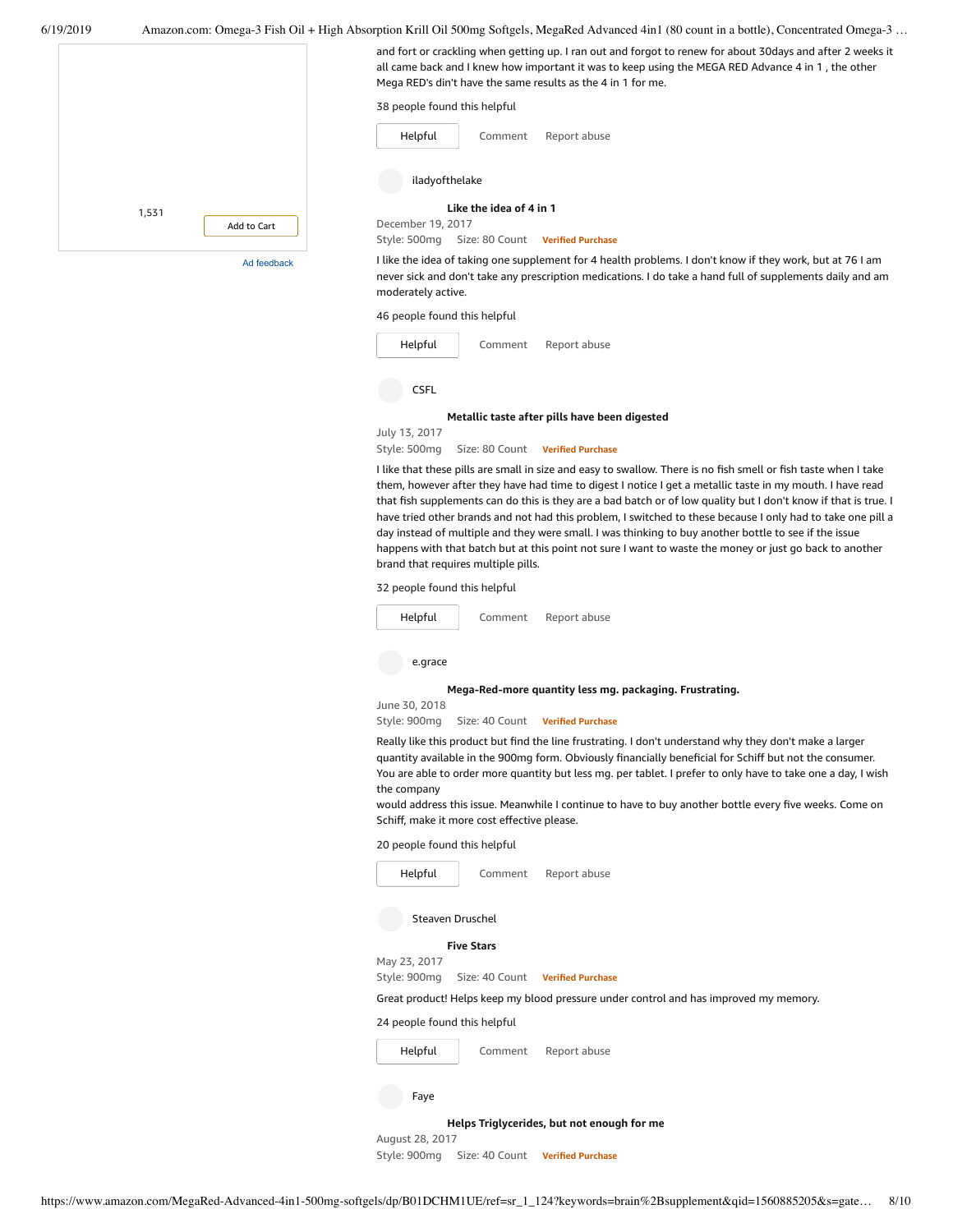It did lower my triglycerides some, but not enough to bring them within acceptable level. I switched to two for at least a month and had blood retested. I expected it would have gone down more, it did not. I am trying Natures Bounty triple strength 1400mg fish oil - 980 mg Omega 3's - 1 huge caplet a day, hope to see a better result, keeping fingers crossed. I am not overweight, but super high cholesterol is in the genes.

43 people found this helpful

| Helpful                                                                    | Comment                                 | Report abuse                                  |  |  |
|----------------------------------------------------------------------------|-----------------------------------------|-----------------------------------------------|--|--|
| Tamara J Ruffin                                                            |                                         |                                               |  |  |
|                                                                            | Great Omega 3                           |                                               |  |  |
| May 23, 2017                                                               |                                         |                                               |  |  |
|                                                                            |                                         | Style: 500mg Size: 80 Count Verified Purchase |  |  |
|                                                                            | Have used this for years. High quality. |                                               |  |  |
| 20 people found this helpful                                               |                                         |                                               |  |  |
| Helpful                                                                    | Comment                                 | Report abuse                                  |  |  |
| Michael                                                                    |                                         |                                               |  |  |
|                                                                            | <b>Five Stars</b>                       |                                               |  |  |
| May 23, 2017                                                               |                                         |                                               |  |  |
|                                                                            |                                         | Style: 500mg Size: 80 Count Verified Purchase |  |  |
| Super tiny pills that are very easy to swallow and without any fish burps. |                                         |                                               |  |  |
| 19 people found this helpful                                               |                                         |                                               |  |  |
| Helpful                                                                    | Comment                                 | Report abuse                                  |  |  |
| See all 624 reviews                                                        |                                         |                                               |  |  |
| Write a customer review                                                    |                                         |                                               |  |  |
|                                                                            |                                         |                                               |  |  |

# Set up an Amazon Giveaway



Amazon Giveaway allows you to run promotional giveaways in order to create buzz, reward your audience, and attract new followers and customers. Learn more about Amazon [Giveaway](https://www.amazon.com/gp/giveaway/home?ref=aga_dp_lm)

**This item:** Omega-3 Fish Oil + High Absorption Krill Oil 500mg Softgels, MegaRed Advanced 4in1 (80 count in a bottle), Concentrated Omega-3 Fish & Krill Oil Supplement

Set up a [giveaway](https://www.amazon.com/giveaway/host/setup/ref=aga_h_su_dp?_encoding=UTF8&asin=B01DCHM1UE)

Customers who bought this item also bought



[Absorption,](https://www.amazon.com/Qunol-Absorption-Patented-Supplement-Antioxidant/dp/B0055OUOQQ/ref=pd_sim_121_1/143-6729050-3493109?_encoding=UTF8&pd_rd_i=B0055OUOQQ&pd_rd_r=9b06df46-92b7-11e9-a60b-f7cc7fdabce1&pd_rd_w=6SzNq&pd_rd_wg=ay1BH&pf_rd_p=90485860-83e9-4fd9-b838-b28a9b7fda30&pf_rd_r=5C7PVTJNH25RYCCWKC35&psc=1&refRID=5C7PVTJNH25RYCCWKC35) Patented Water and Fat Soluble… [2,197](https://www.amazon.com/product-reviews/B0055OUOQQ/ref=pd_sim_121_cr_1/143-6729050-3493109?ie=UTF8&pd_rd_i=B0055OUOQQ&pd_rd_r=9b06df46-92b7-11e9-a60b-f7cc7fdabce1&pd_rd_w=6SzNq&pd_rd_wg=ay1BH&pf_rd_p=90485860-83e9-4fd9-b838-b28a9b7fda30&pf_rd_r=5C7PVTJNH25RYCCWKC35&refRID=5C7PVTJNH25RYCCWKC35) [\\$20.74](https://www.amazon.com/Qunol-Absorption-Patented-Supplement-Antioxidant/dp/B0055OUOQQ/ref=pd_sim_121_1/143-6729050-3493109?_encoding=UTF8&pd_rd_i=B0055OUOQQ&pd_rd_r=9b06df46-92b7-11e9-a60b-f7cc7fdabce1&pd_rd_w=6SzNq&pd_rd_wg=ay1BH&pf_rd_p=90485860-83e9-4fd9-b838-b28a9b7fda30&pf_rd_r=5C7PVTJNH25RYCCWKC35&psc=1&refRID=5C7PVTJNH25RYCCWKC35)